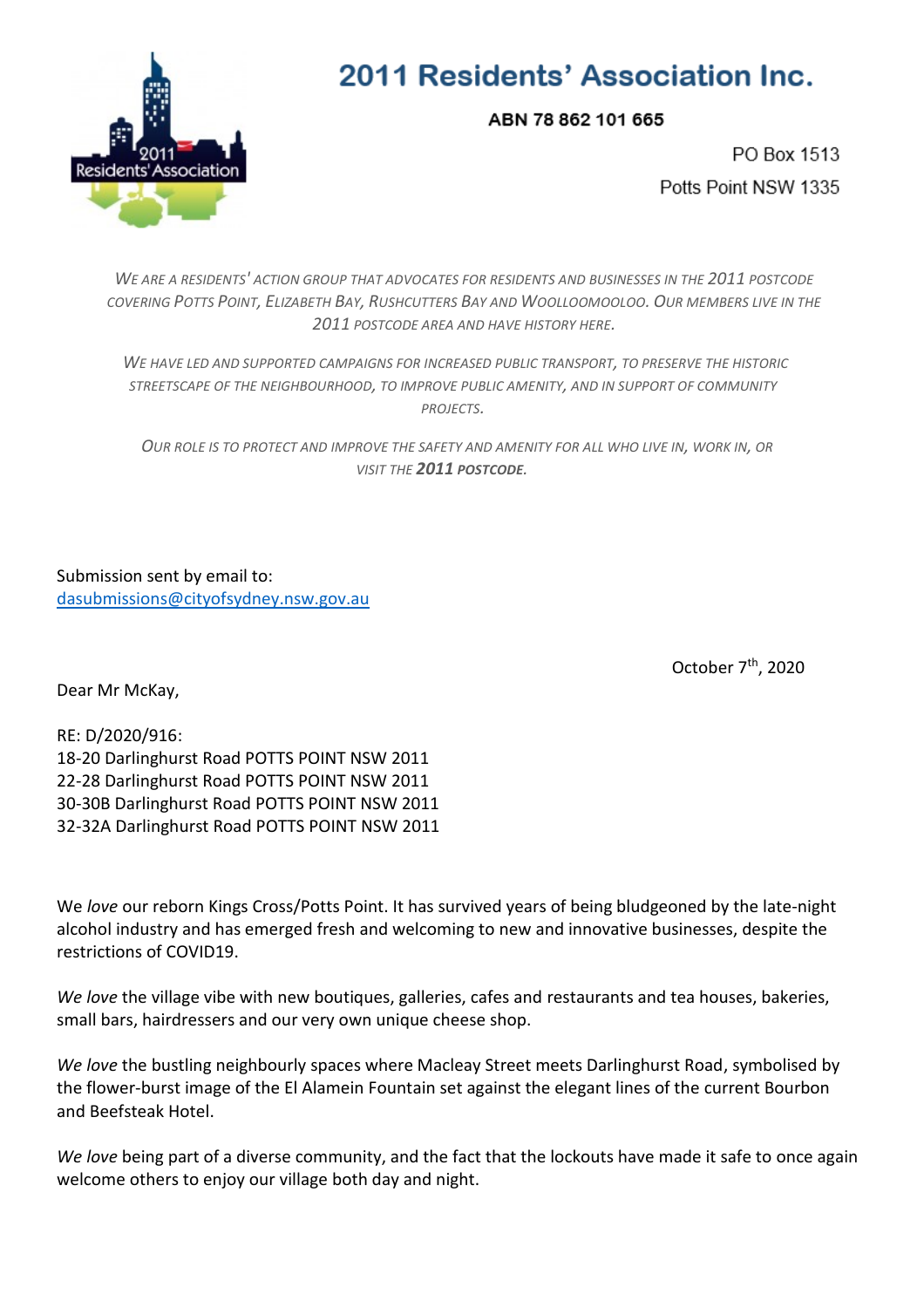## **What could threaten our neighbourhood and our village economy? The latest redevelopment proposals for the Bourbon Hotel and 18 - 32A Darlinghurst Road, Potts Point:**

- Four-plus years of constant truck traffic, noise, drilling, dust and dirt from deep excavation next to renowned residential and heritage listed buildings.
- More than 14,000 removal truck movements through our narrow local streets 1 truck every 9 minutes for at least 6 months for the demolition phase (based on reasonable calculations by one of our members on figures presented in the Construction Management Plan PDF listed on Council's website: <https://online2.cityofsydney.nsw.gov.au/DA/IndividualApplication?tpklapappl=1492052> ).
- Darlinghurst Rd and Macleay St are narrow 1-lane streets in each direction and are already busy as the only routes in and out of Kings Cross. How will they be impacted by constant truck movement for months, possibly years? Will essential resident parking be removed from them to allow for these truck movements and associated vehicles?
- How will the businesses and residents on Roslyn Street and those facing narrow Barncleuth Lane survive years of destruction/construction just 3 metres from their windows? Unlikely.
- How can site trucks negotiate narrow Barncleuth Lane?
- Construction of huge 8 storey buildings with two large licenced pubs operating 24/7, hotel accommodation and 54 residential apartments **on one block** - more residents and cars in an already overcrowded suburb.
- The DA does not answer how the developers will mitigate against construction traffic generation, noise generation, vibration generation and management of these issues, in particular during the excavation and re-build of a massive 4-5 storey deep hole in the ground directly next to historic Kingsley Hall.
- Foot traffic, outdoor café and bar patrons will disappear. How will local business survive 4+ years of truck movements and construction upheaval from **7am- 4pm** 6 days a week? Parking will disappear in the narrow two-laned neighbourhood streets.
- The impact on residents and businesses along the length of Macleay Street, Darlinghurst Road, Roslyn Street, and the surrounding neighbourhood will be extreme.
- Councillors and Council planning officers should also note that the DA as listed on Council's website requires residents and other interested parties to read and analyse complex data contained in *more than 50 detailed documents*, all in less than 4 weeks. This is an unreasonable task for residents untrained in architecture, building or engineering, and is almost designed to make it 'too hard' for residents and other affected parties to submit a detailed response.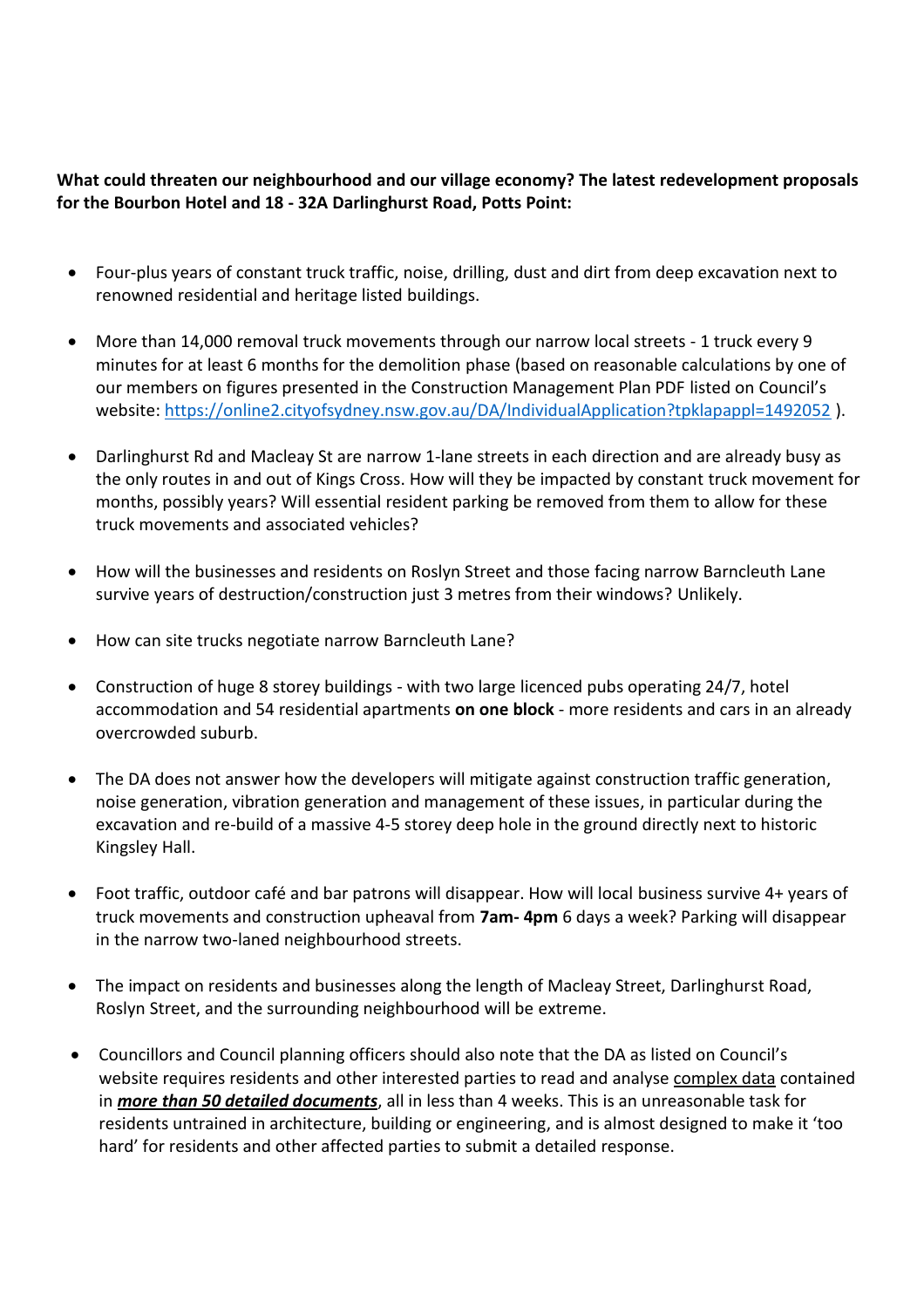## **What will our village look like if this DA is approved?**

- No longer a vibrant neighbourhood with a friendly vibe day and night. In its place will be 2 large hotels and hotel accommodation inside a bulky, bland exterior. Public outdoor space will be in private hands.
- Independent small bars, cafes, restaurants, bakeries and more, will be gone. Patrons won't remain queuing or sitting for coffee or lunch, or shop on Macleay Street and Darlinghurst Road during 4+ years of noise, dust, dirt and traffic congestion directly opposite. Will they ever return?
- The new and hard-won daytime economy and safe night-time economy of small bars, cafes and restaurants will be gone. They also won't survive 4+ years of noise, dirt, dust, excavation and truck movements.

The relentless drive by developers in Sydney to maximise their return on investment has taken a toll on the city and suburbs and left it with some of the most unappealing urban developments. Those of us in the 2011 village would like to see developments that add to, not detract from, the heritage and history of the neighbourhood.

In the current DA the visual 'cacophony' of competing designs diminishes rather than enhances two significant historical buildings - Kingsley Hall and the Italianate terrace that is part of the Bourbon. Both Kingsley Hall and the remains of the terrace become buried in the visual noise of the new site design.

The Empire Hotel portion of the development is also treated unsympathetically, losing the harmonious line of its current form.

The choice of grey brick - not used anywhere in Kings Cross and Potts Point - is out of character with the history of the area. It diminishes the striking Kingsley Hall, an Emil Sodersten designed building which will abut the new 8-storey building, the mass and scale of which overwhelms the site and serves to increase the density of an already high-density area.

The DA also does not address the construction impacts for hundreds of residents living adjacent to and overlooking the site, in an area that contains many old buildings within a heritage conservation area. These residents do not have the luxury of air-conditioning and living in an enclosed space with windows closed. They are reliant upon natural air flow, meaning windows need to remain open and therefore noise and dust gets inside every residence. In addition, many people are now working from home, and will be subject to day-long noise, dirt and disruption that could well run into years.

## **We will take action to save our village from the upheaval, destruction and disfigurement from this development proposal.**

**We urge Council to urgently review this latest proposal and reject it on the grounds that it is out of character with the Potts Point/Kings Cross village, and unsympathetic to the culture, history, residents and businesses of our neighbourhood.**